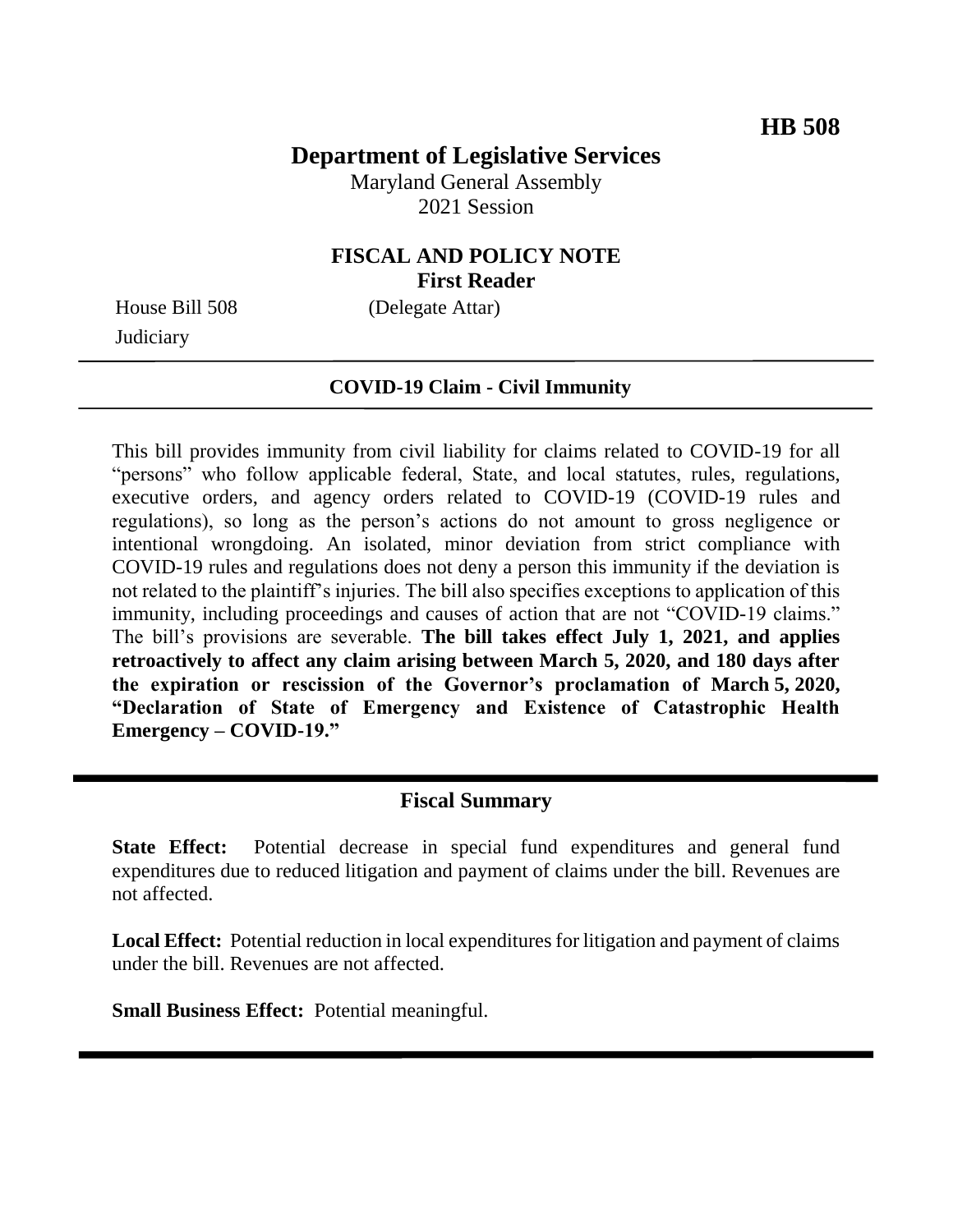# **Analysis**

**Bill Summary:** "COVID-19 claim" is a claim or cause of action for damages, losses, indemnification, contribution, or other relief arising out of, based on, or in any way related to exposure or potential exposure to COVID-19 or to conduct intended to reduce transmission of COVID-19. The bill specifically includes certain types of claims as COVID-19 claims. However, an administrative proceeding or civil action brought by a State or local government prosecutor or agency to enforce State statutes, regulations or orders applicable to COVID-19 is not a "COVID-19 claim."

For purposes of the bill, a "person" means an individual, a business entity, a governmental entity, or other legal entity, including specified organizations and entities such as a school and an institution of higher education. A paid or unpaid employee, agent, or independent contractor is also considered a "person" under the bill.

Immunity granted under the bill does not (1) create, recognize, or ratify a claim or cause of action; (2) eliminate a required element of any claim, including causation and proximate cause elements; (3) affect rights, remedies, or protections under the Maryland Workers' Compensation Act, including the exclusive application of that Act; (4) amend, repeal, alter, or affect any other immunity or limitation of liability; or (5) create a defense to liability in an administrative proceeding or civil action brought by a State or local government prosecutor or agency to enforce State statutes, regulations or orders applicable to COVID-19.

**Current Law:** No statute specifically addresses immunity from civil liability for a claim related to exposure to COVID-19. However, the Maryland Tort Claims Act (MTCA) and the Local Government Tort Claims Act (LGTCA) address liability of the State and local governments, respectively.

### *MTCA*

In general, the State is immune from tort liability for the acts of its employees and cannot be sued in tort without its consent. Under MTCA, the State statutorily waives its own common law (sovereign) immunity on a limited basis. MTCA applies to tortious acts or omissions, including State constitutional torts, by "State personnel" performed in the course of their official duties, so long as the acts or omissions are made without malice or gross negligence. Under MTCA, the State essentially "waives sovereign or governmental immunity and substitutes the liability of the State for the liability of the state employee committing the tort." *Lee v. Cline,* 384 Md. 245, 262 (2004).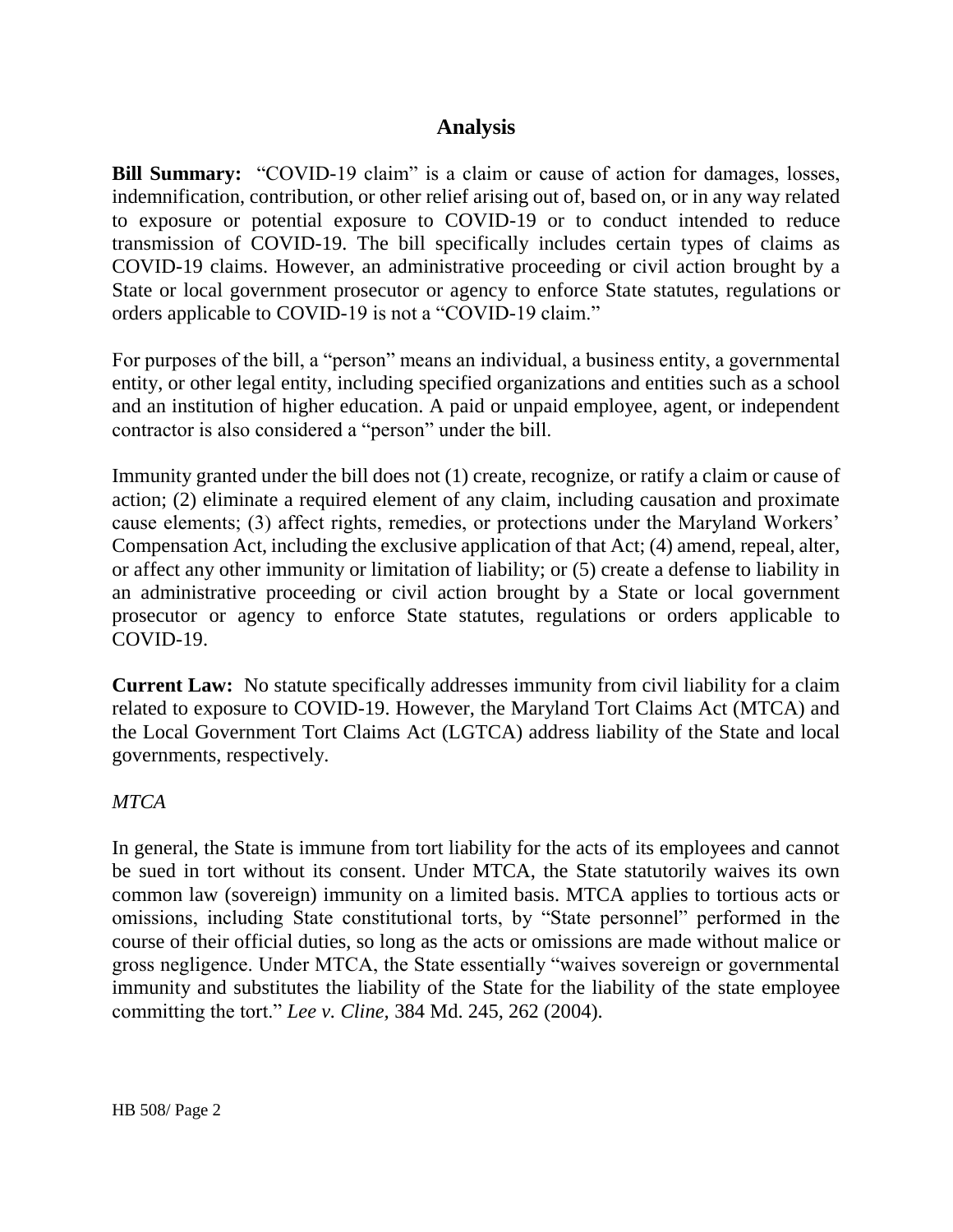However, MTCA limits State liability to \$400,000 to a single claimant for injuries arising from a single incident. (Chapter 132 of 2015 increased the liability limit under MTCA from \$200,000 to \$400,000 for causes of action arising on or after October 1, 2015.)

MTCA covers a multitude of personnel, including some local officials and nonprofit organizations. In actions involving malice or gross negligence or actions outside of the scope of the public duties of the State employee, the State employee is not shielded by the State's color of authority or sovereign immunity and may be held personally liable.

### *LGTCA*

LGTCA defines local government to include counties, municipal corporations, Baltimore City, and various agencies and authorities of local governments such as community colleges, county public libraries, special taxing districts, nonprofit community service corporations, sanitary districts, housing authorities, and commercial district management authorities. Pursuant to Chapter 131 of 2015, for causes of action arising on or after October 1, 2015, LGTCA limits the liability of a local government to \$400,000 per individual claim and \$800,000 per total claims that arise from the same occurrence for damages from tortious acts or omissions (including intentional and constitutional torts). It further establishes that the local government is liable for the tortious acts or omissions of its employees acting within the scope of employment. Thus, LGTCA prevents local governments from asserting a common law claim of governmental immunity from liability for such acts or omissions of its employees.

### *County Boards of Education*

County boards of education are not covered under LGTCA. However, a county board of education may raise the defense of sovereign immunity to any amount claimed above the limit of its insurance policy or, if self-insured or a member of an insurance pool, above \$400,000. A county board of education may not raise the defense of sovereign immunity to any claim of \$400,000 or less. A county board employee acting within the scope of employment, without malice and gross negligence, is not personally liable for damages resulting from a tortious act or omission for which a limitation of liability is provided for the county board, including damages that exceed the limitation on the county board's liability.

# *Gross Negligence*

Gross negligence involves "an intentional failure to perform a manifest duty in reckless disregard of the consequences as affecting the life or property of another and also implies a thoughtless disregard of the consequences without the exertion of any effort to avoid them. Stated conversely, a wrongdoer is [liable] of gross negligence or acts wantonly and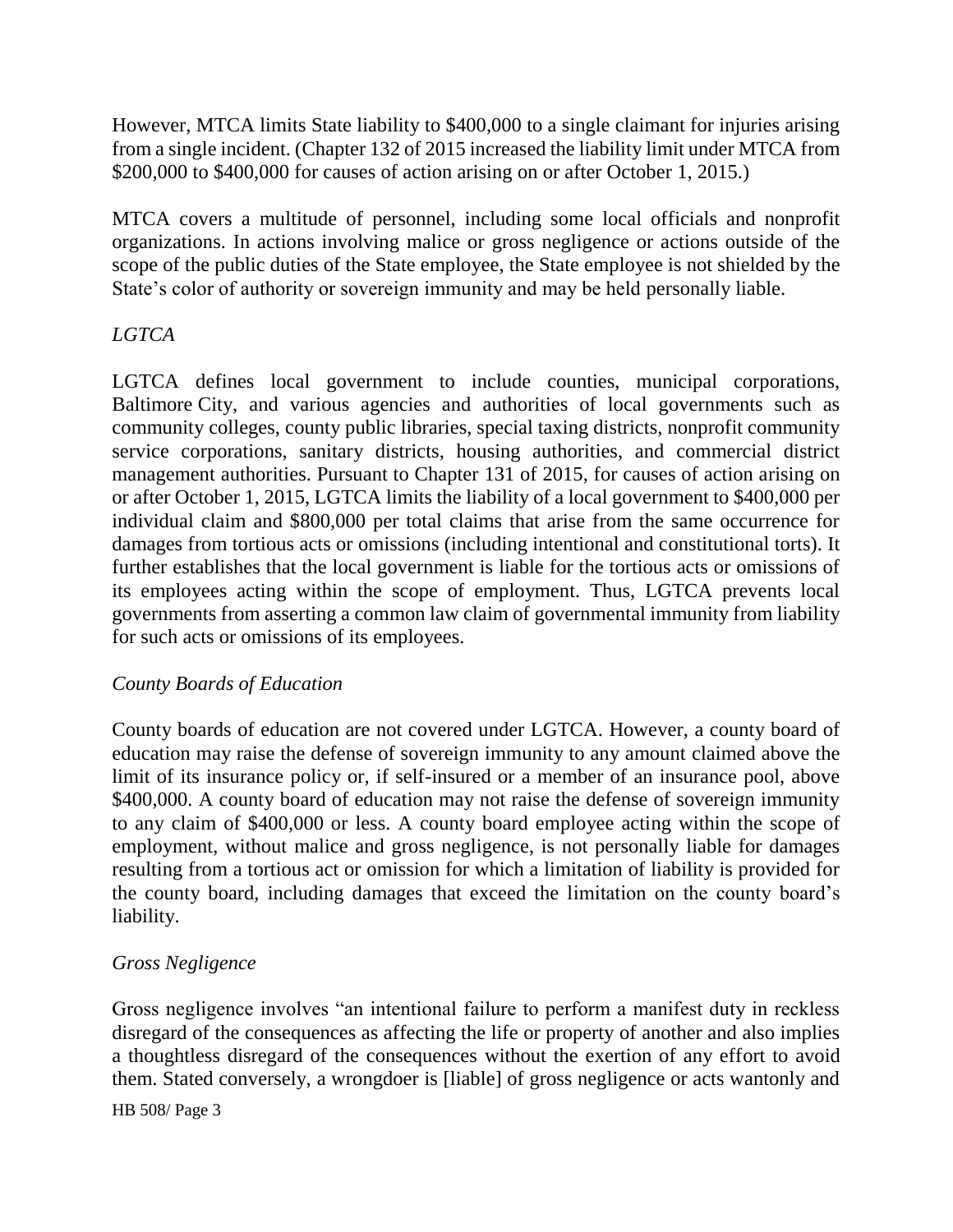willfully only when he inflicts injury intentionally or is so utterly indifferent to the rights of others that he acts as if such rights did not exist." *Barbre v. Pope*, 402 Md. 157, 187 (2007) (citations omitted). Gross negligence is a level of neglect more egregious than simple negligence. *Holloway-Johnson v. Beall*, 220 Md. App. 195 (2014). However, "…a fine line exists between allegations of negligence and gross negligence." *Barbre* at 187. The existence of gross negligence depends on the facts and circumstances of the case. *Rodriguez v. State*, 218 Md. App. 573 (2014).

**State Expenditures:** Special fund expenditures for the State Insurance Trust Fund (SITF) decrease to the extent the bill reduces payment of COVID-19 claims by the State and deters the filing of claims against the State. General fund expenditures for affected State agencies decrease if agencies are able to avoid higher SITF assessments under the bill.

The magnitude of the effect of the bill's provisions on State finances is difficult to determine given (1) how recently the COVID-19 pandemic commenced and its ongoing status; (2) the lack of information regarding the number of COVID-19 claims filed; (3) the lack of information on the number of potential COVID-19 claims, the nature of those claims, and the strength of those claims; and (4) the extent to which existing legal defenses, remedies, and doctrines would allow the State to prevail on a COVID-19 claim absent the bill.

However, to the extent the bill deters the filing of claims and allows the State to prevail on a COVID-19 claim, special fund expenditures decrease for SITF and general fund expenditures decrease for State agencies that would otherwise be subject to higher SITF assessments. Given the general three-year statute of limitations applicable to civil lawsuits, the majority of the bill's effect will likely be experienced in the near future. Furthermore, MTCA contains specific notice and procedural requirements. A claimant is prohibited from instituting an action under MTCA unless (1) the claimant submits a written claim to the State Treasurer or the Treasurer's designee within one year after the injury to person or property that is the basis of the claim; (2) the State Treasurer/designee denies the claim finally; and (3) the action is filed within three years after the cause of action arises.

Claims under MTCA are paid out of SITF, which is administered by the Treasurer's Office. Agencies pay premiums to SITF that are comprised of an assessment for each employee covered and SITF payments for torts committed by the agency's employees. The portion of the assessment attributable to losses is allocated over five years. An agency's loss history, consisting of settlements and judgments incurred since the last budget cycle, comprises part of the agency's annual premium. That amount is electronically transferred to SITF from the appropriations in an agency's budget.

Baltimore City Community College (BCCC) advises that the liability BCCC would face absent the bill is unclear at this time, given limits on liability under MTCA and a lack of

HB 508/ Page 4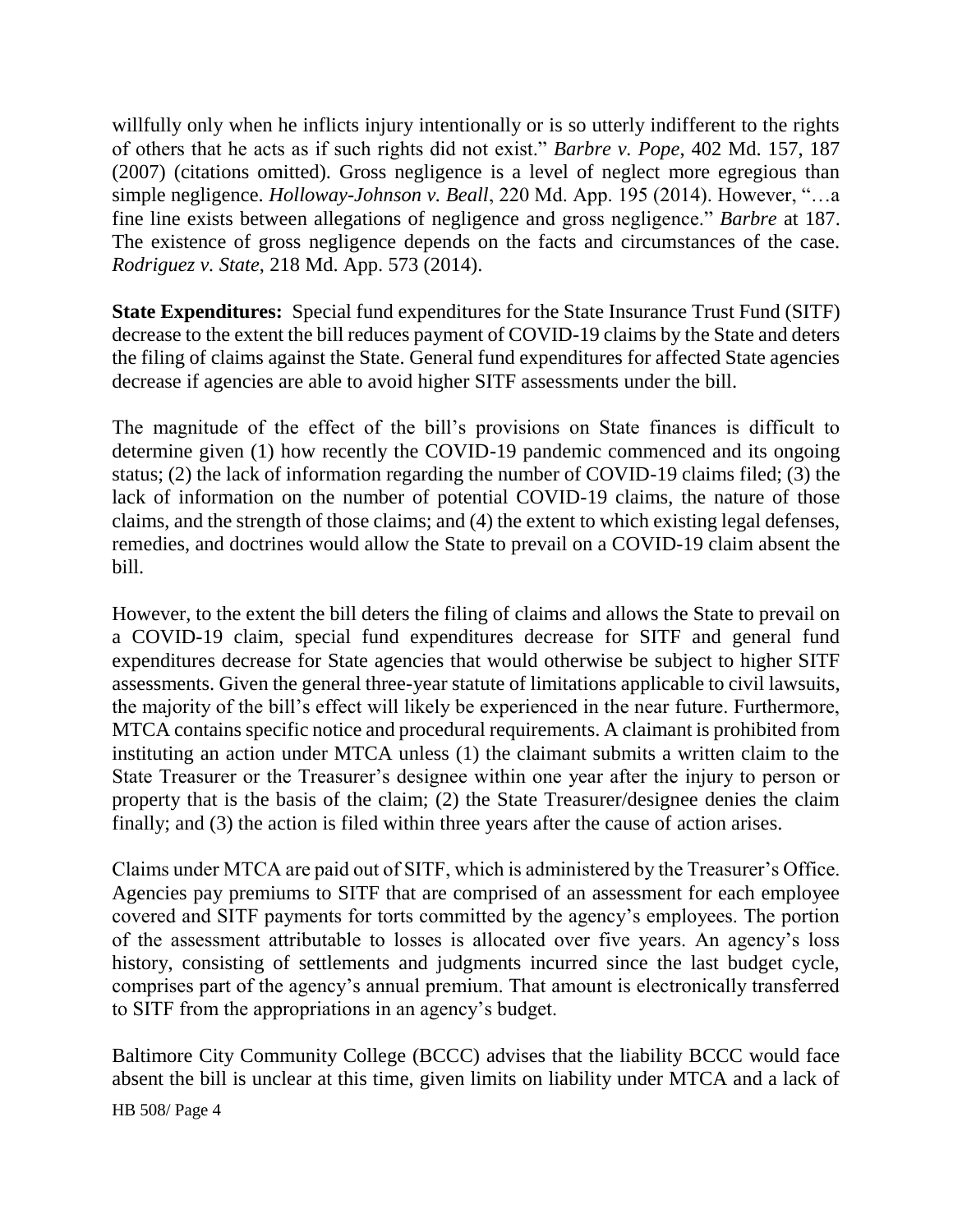knowledge of how many, if any, COVID-19 claims may be filed against BCCC. However, the University System of Maryland and Morgan State University advise that the bill is not anticipated to have a fiscal impact on their institutions.

The bill is not anticipated to materially impact the finances or operations of the Judiciary, as discussed in further detail below.

**Local Expenditures:** For reasons similar to the ones stated above, local expenditures decrease to the extent the bill reduces litigation and payment of COVID-19 claims and prevents increases in insurance obligations for local governments and boards of education.

Some local governments covered under LGTCA obtain insurance coverage through the Local Government Insurance Trust (LGIT), a self-insurer that is wholly owned by its member local governments. LGIT assesses premiums based on the projected claims and losses of its members. LGIT advises that it cannot determine the bill's effect on the trust and its members, given the ongoing nature of the COVID-19 pandemic and the three-year statute of limitations.

Assuming that COVID-19 lawsuits are most likely to be filed in the circuit courts, the bill may affect circuit court operations if it (1) shortens the course of litigation of COVID-19 claims or (2) deters COVID-19 cases from being filed. However, any such operational impact is not anticipated to materially affect circuit court finances.

**Small Business Effect:** The bill has a meaningful effect on small businesses that are able to avoid litigation, liability, and potential increased costs of insurance coverage as a result of the bill's provisions.

# **Additional Information**

#### **Prior Introductions:** None.

**Designated Cross File:** SB 210 (Senator West, *et al.*) - Judicial Proceedings., SB 210 (Senator West, et al.) - Judicial Proceedings.

**Information Source(s):** Maryland Association of County Health Officers; Maryland State Treasurer's Office; Judiciary (Administrative Office of the Courts); Local Government Insurance Trust; Maryland State Department of Education; Baltimore City Community College; University System of Maryland; Morgan State University; St. Mary's College of Maryland; Baltimore City Public Schools; Department of Legislative Services